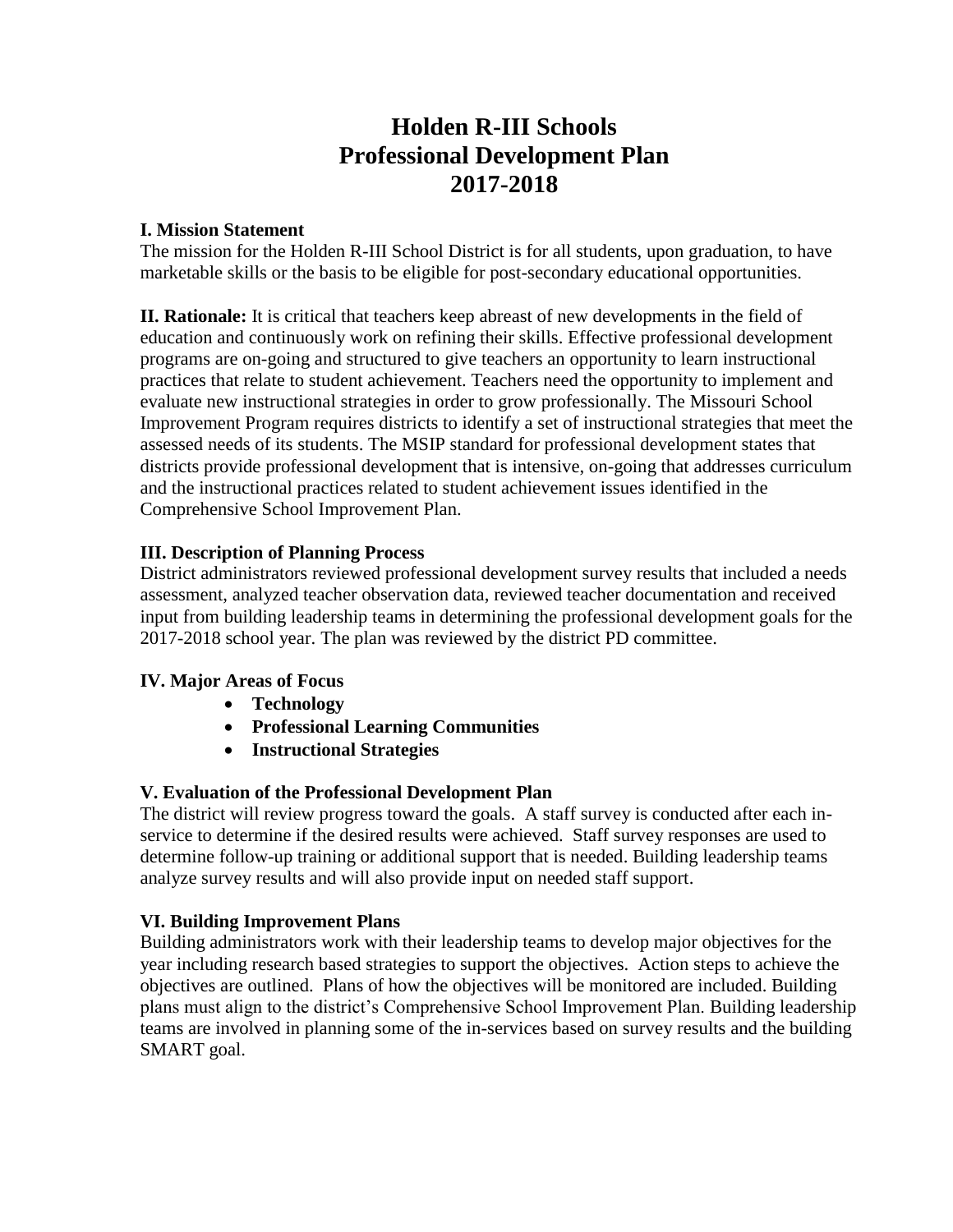### **VII. Professional Development Objectives**

1) The district will provide training to staff members in the area of technology to enhance student learning.

2) The district will revisit/review the basic principles of Professional Learning Communities.

3) The district will provide training on research based instructional strategies.

# **Objective #1- The district will provide training to staff members in the area of technology to enhance student learning.**

Strategy:

1. All certified staff will become proficient at operating the district's student devices.

Action Steps:

- 1. Staff will be trained in small groups and by buildings
	- a. Technology PD included on in-service days and throughout the school year during PLC meeting times during the school day and before/after school trainings will be offered.

### Strategy:

2. Incorporate technology to enhance classroom instruction

Action Steps:

- 1. Students in grades K-2 will have access to iPads, students in grades 3-11 will be assigned Chromebooks and students in grades 11-12 will have MacBooks a. Students had access to their devices by the first day of school.
- 2. Offer a variety of workshops to teach staff how technology can be used to enhance their daily lessons.
	- a. Technology Instructional Coach will develop a list of trainings to be offered by various technology committee members before/after school
	- b. Technology trainings are conducted with staff new to the district during the Summer Institute.
	- c. Opportunities are offered during in-service days for staff to be trained on technology.
- 3. Utilize the district Technology Instructional Coach to model lessons and provide input on how technology can be incorporated.
	- a. Technology Instructional Coach conducts walk through observations to see how technology is being implemented.
	- b. Technology Instructional Coach meets with grade level/subject area teams
	- c. Technology Instructional Coach will observe and model lessons for teachers throughout the school year.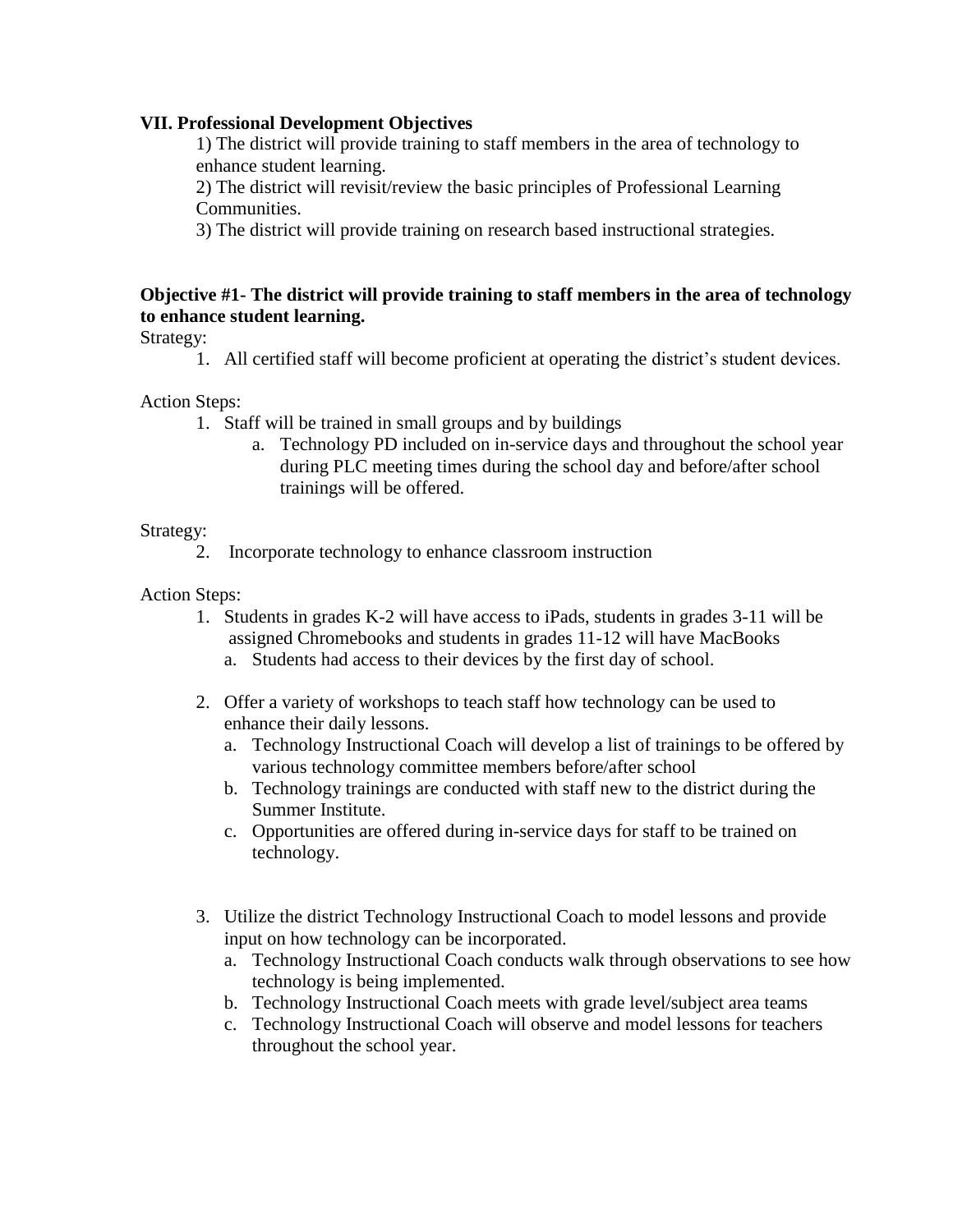# **Objective #2- The district will revisit/review the basic principles of Professional Learning Communities**

Strategy:

1. Building Leadership Teams will review the basic principles of a PLC

Action Steps:

- 1. Leadership teams will provide training during in-service days and building faculty meetings on PLCs
	- a. PLC manual is included in the certified staff handbooks
- 2. Leadership teams will review agendas and minutes from each PLC team in the building.
	- a. Agendas and minutes are kept at each PLC team meeting.
	- b. Leadership team members review the minutes and agendas
- 3. New staff will participate in a book study of Learning by Doing led by their building principals.

 a.New staff members are provided with a list of dates to meet with their building principal to discuss the book, Learning by Doing.

4. Continue support for teachers on standards based grading a. District grading guidelines have been revised and are included in the building faculty handbooks.

b. Grading questions are addressed during faculty meetings, team meetings and with individual teachers.

c. Provide assistance in designing and leveling assessments for Standards Based Grading.

d. Provide assistance correlating assessments to scoring guides.

Strategy:

2. Response to Intervention systems will be reviewed and revised as needed

# Action Steps:

- 1. Data will be analyzed to determine the effect of building RTI systems a. Common assessment data, DRA data, ACT data and Evaluate data are some of the assessment data used to make revisions to building RTI programs.
- 2. Changes to the RTI process will be determined based on student data. a. Evaluate will be used in grades K-8 in math and ELA. Evaluate will be used at the high school level in Algebra I, II, Geometry, English I, English II, and English III. b. SOAR referrals, Diagnostic Reading Assessment (DRA), common assessments, MAP/EOC, Evaluate, AimsWeb, ACT are assessments used to determine changes in RTI process.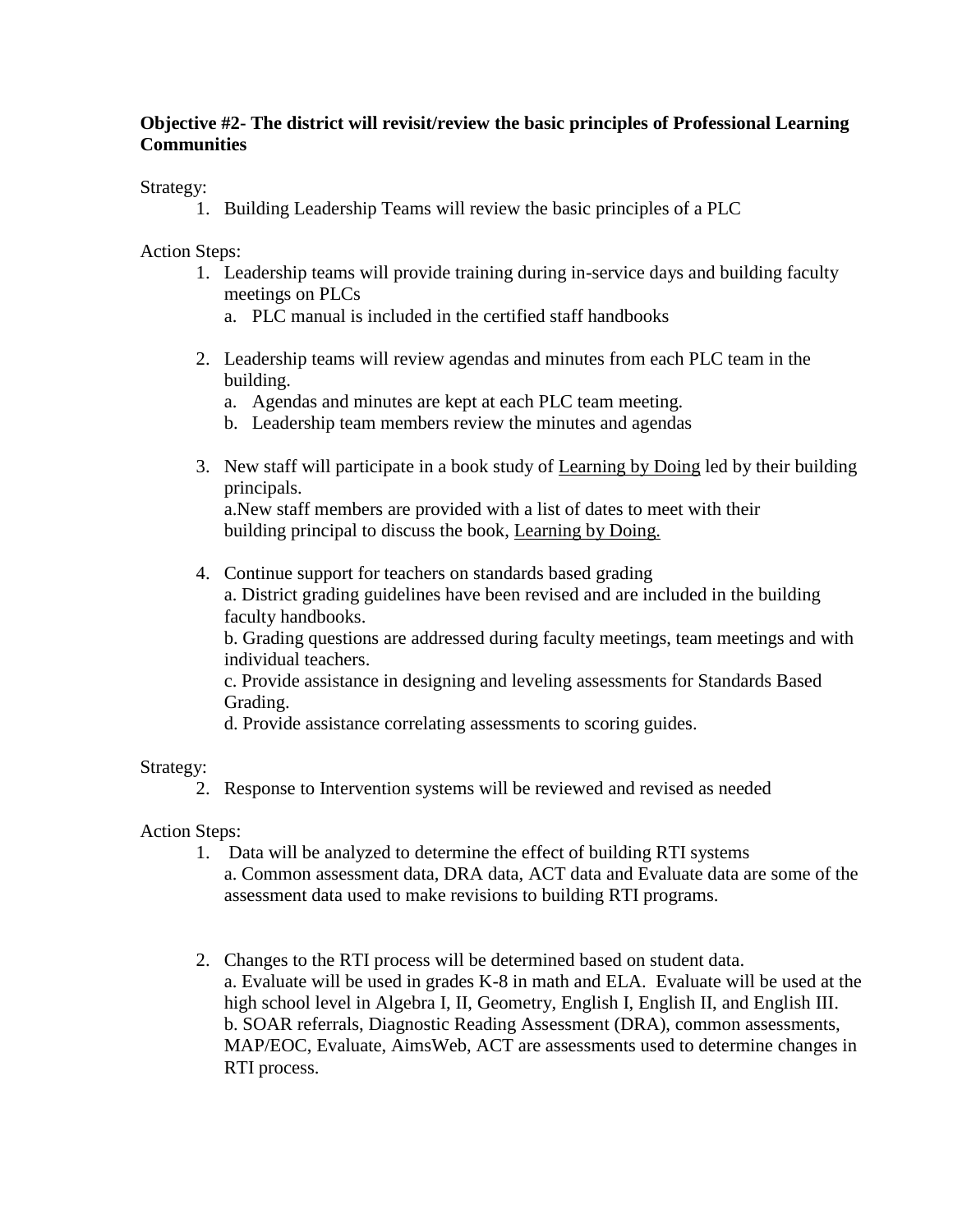3. Accountability systems will be established to maintain the fidelity of the RTI processes. a. Classroom observations, SOAR referrals, assessment data will be used to determine the fidelity of the RTI system in each building

### **Objective #3- The district will provide training on research based strategies**

Strategy:

1. Training on various instructional strategies will be provided.

Action Steps:

- 1. Anne Benninghoff will conduct a workshop on teaching strategies on September 25, 2017 for all certified staff.
- 2. Training on Making Meaning will continue for elementary teachers.
- 3. Training on Being a Writer will be provided for elementary teachers.
- 3. Training on Go Math will be conducted for middle school math teachers.

Strategy:

1. Elementary and Middle School staff will continue to be trained in using the BIST system.

Action Steps:

- 1. Extended training is available for interested staff members.
- 2. Provide on-going follow-up BIST training in district throughout the school year. a. BIST consultants visit the elementary and middle school buildings monthly throughout the school year. Consultants meet with teams of teachers as well as individual teachers.

b. BIST consultants are available by phone throughout the school year.

#### **VIII. Building Leadership Team Members:**

#### **Elementary Leadership Team:**

Paige Farmer-Kindergarten Josh Funnell-First Grade Ruthie Brockhaus-Second Grade Vickie Elkins- Third Grade Laura Herman- Fourth Grade Kathy Kilgore- Fifth Grade Jamie Martin- RTI Sarah Carey- Art Teacher Vickie Birkle- Special Education Sarah Burks- Principal Angela Grammer- Asst. Principal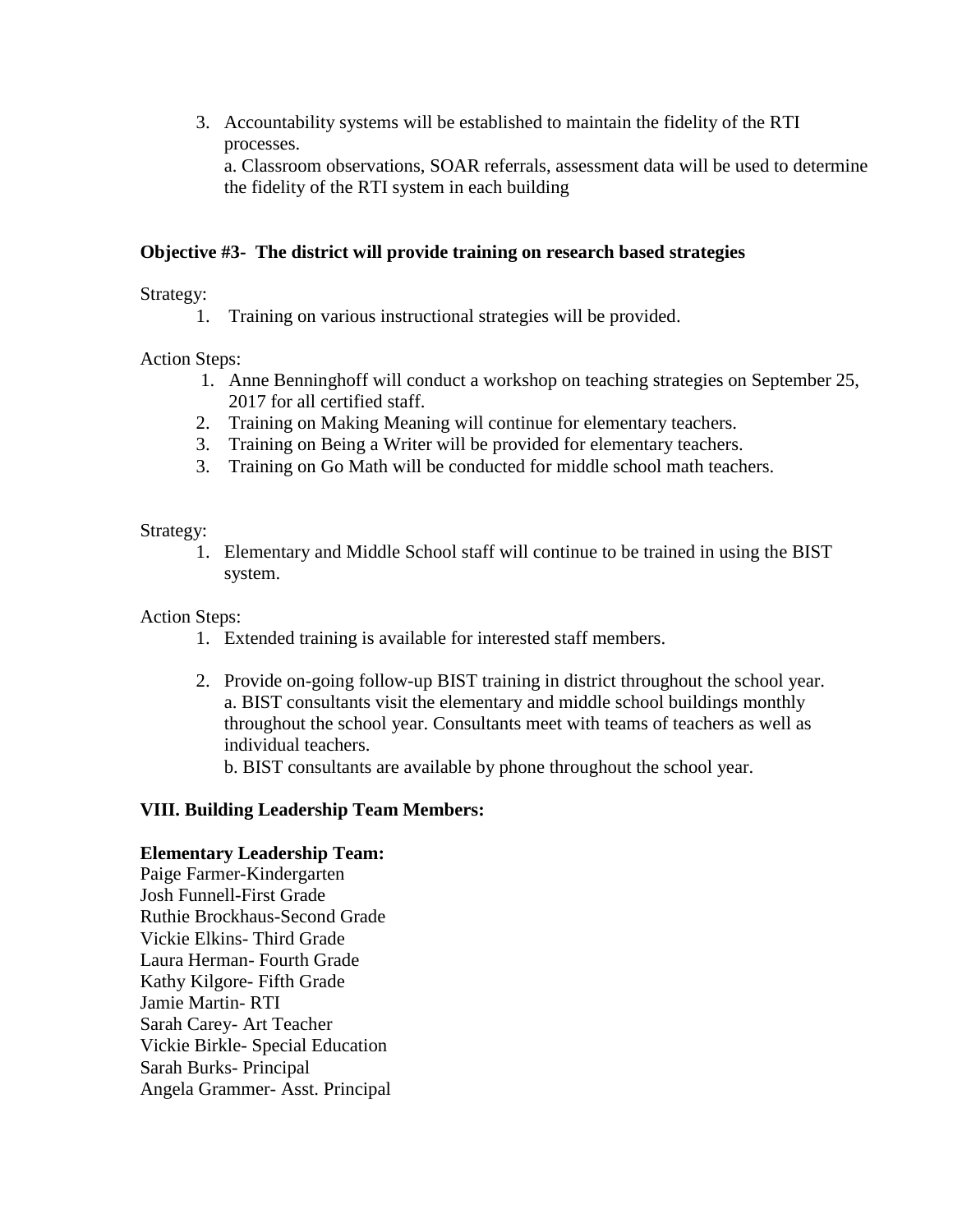#### **Middle School Leadership Team:**

Morgan Burks- Sixth Grade Science Amy Fennewald- Seventh Grade Math Sarah Abel—Seventh Grade Social Studies Teresa Littrell- Eighth Grade ELA Mallori Adams- Counselor Jon West, Choir Andy Weldon-Band Karen Talley-Resource Ardy Dehdasht-Principal

#### **High School Leadership Team:**

Megan Gipfert- English Chris Hunt- Social Studies Katy Stoverink- Math Michelle Kearfott- FACS Michelle Landrum- Foreign Language Dana Scott- Special Education Amanda Orton, Science Joe Parkhurst- Asst. Principal/AD Ginger Jones- Principal

#### **Professional Development Committee Members:**

Josh Funnell- Elementary Anita Callender- Elementary Teresa Littrell- Middle School Jon West- Middle School Sally Burnett- High School Stephanie Stewart-High School  **District Representatives:** Kerri Swope—District Curriculum Coordinator Ashlee Brockhaus—Support Staff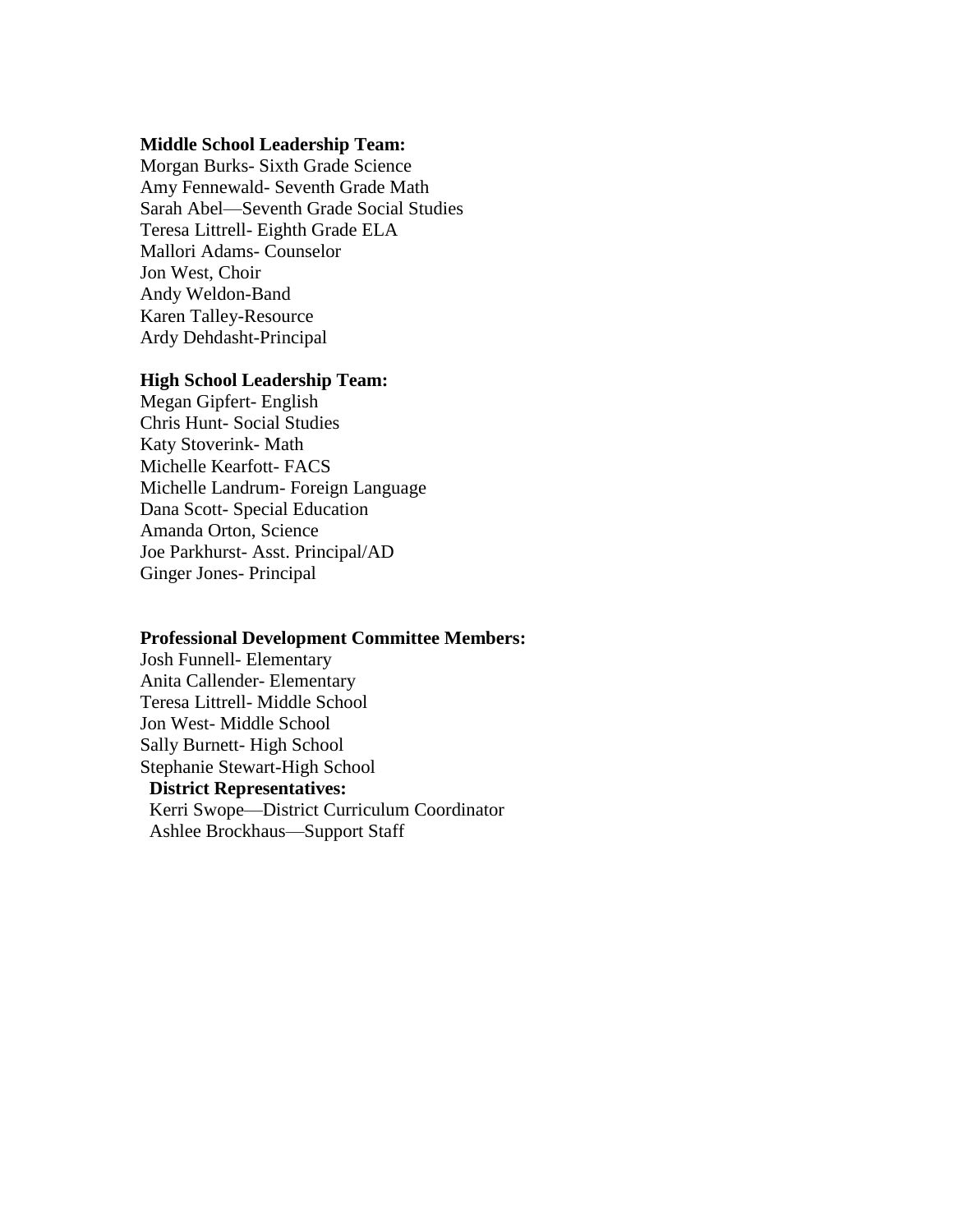**Professional Development Focus-** The following is an outline of the professional development activities for staff during the 2017-2018 school year.

| <b>Date</b>     | <b>Professional Development Plans</b>                                            |
|-----------------|----------------------------------------------------------------------------------|
| Aug. 2, 3 & 4   | New Teacher Summer Institute (technology, PLC, Cooperative Learning)             |
| Tuesday, Aug. 8 | 9:00 a.m. New teachers SISK12 Training (High School Teachers Workroom)           |
| (new staff)     | 1:00 p.m. New teachers meet with building administrators (bldg. conf. rms.)      |
|                 | New teachers may work in classrooms when not in meetings.                        |
| Wednesday,      | 8:00 a.m.- New Staff/Administration Team Breakfast (MS Library)                  |
| Aug. 9 (new     | 8:45 a.m.- Benefits Meeting (MS Library)                                         |
| staff)          | 12:00 p.m.- Luncheon with mentors/partners (MS Library)                          |
|                 | 1:00 p.m.-3:30 p.m.- Work in Classrooms                                          |
| Thursday, Aug.  | 7:30 a.m. All Staff Breakfast (HS gym)                                           |
| 10              | 7:45 a.m. Band plays/New staff introductions (HS gym)                            |
|                 | 8:00 a.m.- Staff Pictures (HS gym)                                               |
|                 | 8:45 a.m. Superintendent Address- Dr. Mike Hough (HS gym)                        |
|                 | 9:00 a.m. Keynote Speaker- Holly Hoffman, 2009 Survivor Contestant               |
|                 | 10:30 a.m. Break                                                                 |
|                 | 10:45 a.m.-11:45 Breakout Session I                                              |
|                 | 11:45 a.m.-12:45 p.m. Lunch (On your own)                                        |
|                 | 12:50 p.m.- 1:50 p.m. Breakout Session II                                        |
|                 | 1:55 p.m.- 2:55 p.m. Breakout Session III                                        |
|                 | 3:00 p.m.-3:30 p.m. Wrap-Up & Awards                                             |
| Friday, Aug. 11 | Elementary:<br>8:00-12:00 Building Faculty Meeting (ES Library)                  |
|                 | 12:00-1:00 Lunch (provided by building)                                          |
|                 | 1:00-2:00 Safety Training (ES Library)                                           |
|                 | 2:00-3:00 504/IEP/BOE Policies (ES Library)                                      |
|                 | Middle School: 8:00-11:00 Building Faculty Meeting (MS Library)                  |
|                 | 11:00-12:00 Safety Training (MS Library)                                         |
|                 | 12:00-1:00 Lunch (provided by building)                                          |
|                 | 1:00-2:00 504/IEP/BOE Policies Training (MS Library)                             |
|                 | 2:00-3:30 Building Faculty Meeting (MS Library)                                  |
|                 | 8:00-12:00 Building Faculty Meeting (HS Library)<br><b>High School:</b>          |
|                 | 12:00-1:00 Lunch (provided by building)                                          |
|                 | 1:00-2:00 504/IEP/BOE Policies Training (MS Library)                             |
|                 | 2:15-3:15 Safety Training (HS Library)                                           |
|                 | Kindergarten Back to School Night 6:30-8:00                                      |
| Monday, Aug.    | Teacher Workday-Time to work in classrooms preparing for Back to School night.   |
| 14              | 2:30 p.m. - Special Education Meeting                                            |
|                 | Smarter Adults/Safer Children- video playing throughout the day in each library- |
|                 | teachers view sometime during the day                                            |
|                 |                                                                                  |
|                 | Back to School Night 4:30-6:30                                                   |
|                 |                                                                                  |
|                 | 6:30 p.m.- Meet the Eagles Night                                                 |
| Tuesday, Aug.   | Elementary- Pathways, BIST, & Technology Training                                |